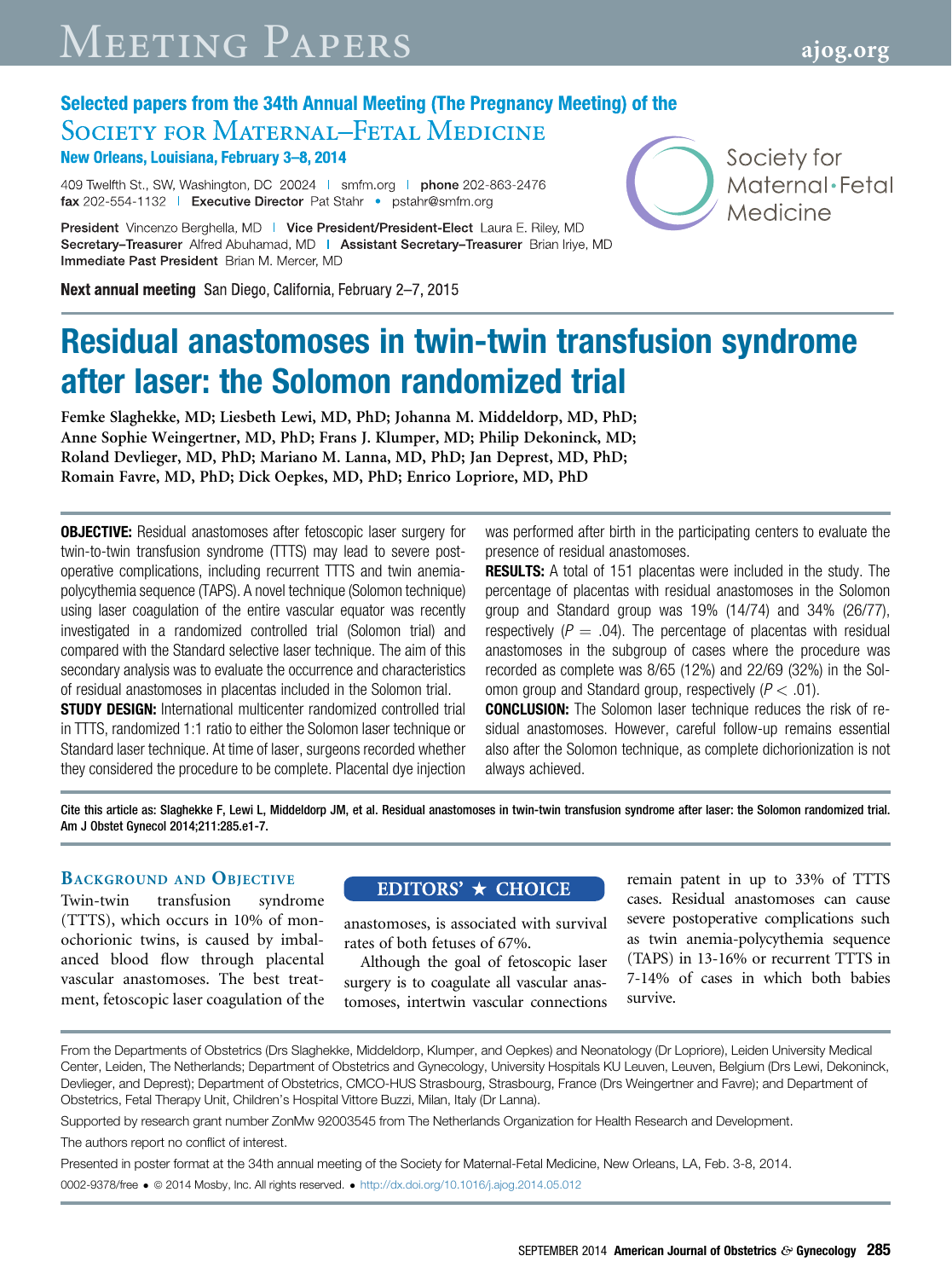| <b>TABLE</b><br>Prevalence, number, and size of residual anastomoses                         |                      |                       |         |                                    |                       |         |
|----------------------------------------------------------------------------------------------|----------------------|-----------------------|---------|------------------------------------|-----------------------|---------|
| <b>Variable</b>                                                                              | Total                |                       |         | Laser complete (surgeon's opinion) |                       |         |
|                                                                                              | Solomon ( $n = 74$ ) | Standard ( $n = 77$ ) | P value | Solomon ( $n = 65$ )               | Standard ( $n = 69$ ) | P value |
| Placentas with residual<br>anastomoses, $n$ $%$                                              | 14 (19)              | 26 (34)               | .04     | 8(12)                              | 22 (32)               | <.01    |
| Overall residual anastomoses<br>per placenta, n <sup>a</sup>                                 | $2(1-24)$            | $2(1-8)$              | .94     | $2(1-4)$                           | $2(1-5)$              | .90     |
| Diameter of residual<br>anastomoses, mm <sup>p</sup>                                         | $1.3 \pm 1.8$        | $0.8 \pm 0.9$         | .07     | $2.1 \pm 3.0$                      | $0.9 \pm 1.0$         | .01     |
| Placentas with arteriovenous<br>residual anastomoses, n (%)                                  | 10 (71)              | 21(91)                | .11     | 6(75)                              | 17 (90)               | .33     |
| Placentas with arterioarterial<br>residual anastomoses, n (%)                                | 6(43)                | 4 (17)                | .09     | 3(38)                              | 2(11)                 | .10     |
| Placentas with venovenous<br>residual anastomoses, n (%)                                     | 7(50)                | 4 (17)                | .04     | 4(50)                              | 3(16)                 | .06     |
| <sup>a</sup> Data are given as median (range); <sup>b</sup> Data are given as mean $\pm$ SD. |                      |                       |         |                                    |                       |         |
| Slaghekke. Residual anastomoses in Solomon trial. Am J Obstet Gynecol 2014.                  |                      |                       |         |                                    |                       |         |

To minimize the occurrence of residual anastomoses and their complications, in a randomized controlled trial, we investigated a modified fetoscopic laser surgery technique. The aim of the Solomon technique is to draw a coagulation line along the entire vascular equator to reduce the risk of missing intertwin vascular anastomoses, especially poorly visualized small anastomoses.

In our previous analysis of the Solomon study, we focused on the perinatal outcome and showed a significant improvement in clinical outcome after the Solomon technique. The aim of this second analysis was to assess the placentas from the Solomon study and to determine the occurrence and characteristics of residual anastomoses. We also performed a subanalysis of all cases in which the surgeon reported that the procedure was technically complete.

The Solomon trial was an open-label randomized controlled trial that was performed in 5 European tertiary referral centers. Before injection, the placenta was washed with warm water, and amnions were removed for better visualization of the vascular anastomoses. The umbilical vein and at least 1 artery of each cord were cannulated. Syringes with 4 colored dyes were connected to the cannulas, and dye was injected into the placental vessels. A measuring tape was placed on the placenta, and digital high-resolution pictures were taken perpendicular to the placental surface. The following placental characteristics were recorded: number, localization, size, and type of residual anastomoses.

The primary outcome of the Solomon trial was based on the short-term clinical outcome and included the presence of at least 1 of the following occurrences: TAPS, recurrent TTTS, perinatal death, and severe neonatal morbidity. A secondary outcome of the Solomon trial was the incidence of residual anastomoses. In this placental study, we analyzed the type, size, and localization of residual anastomoses after colored dye injection.

We compared the Solomon and standard groups among all injected placentas and in the subgroup of placentas from pregnancies in which fetoscopic laser surgery was recorded as complete, according to the surgeon's opinion directly after the laser intervention. This subgroup analysis was performed to determine the impact of the surgeon's opinion on the final result after fetoscopic laser surgery and whether this could be useful to direct postoperative management.

A total of 247 placentas were eligible for this study. After 65 exclusions and 31 lost placentas, complete placental dye injection was performed in 151 placentas: 74 (49%) in the Solomon group and 77 (51%) in the standard group. The laser procedure was recorded by the surgeons as complete in 65 of 74 cases (88%) in the Solomon group and by 69 of 77 cases (90%) in the standard treatment group. There were no differences in baseline characteristics between the study groups with respect to gestational age at fetoscopy, placenta localization, or Quintero stage.

A significant reduction of residual anastomoses was seen after the use of the Solomon technique. Residual anastomoses were detected in 19% of the placentas (14/74) in the Solomon group vs 34% of the placentas (26/77) in the standard group ( $P = .04$ ). In the subgroup of cases in which laser surgery was recorded as complete by the surgeon, an even larger reduction of residual anastomoses was seen: 12% (8/65) in the Solomon group vs 32% (22/69) in the standard group ( $P < .01$ ; Table).

The risk for recurrent TTTS was 5%  $(4/77)$  in the standard group vs  $1\%$   $(1/$ 74) in the Solomon group ( $P = .19$ ). A significant reduction of TAPS of 22% (17/77) in the standard group to 4% (3/